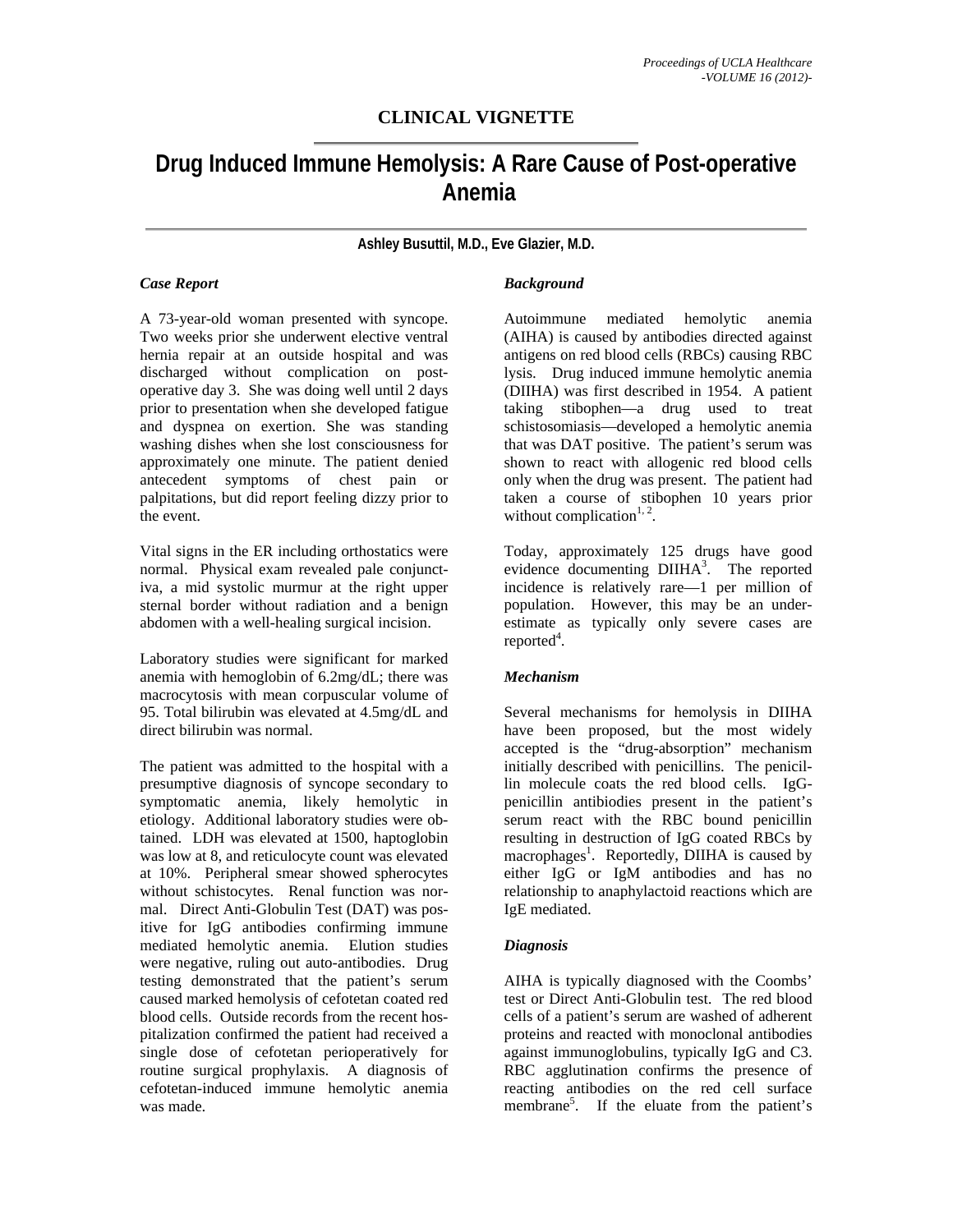serum shows drug-independent antibodies (i.e. auto-antibodies) idiopathic warm antibody immune hemolytic anemia should be considered (WAIHA). This entity is far more common than DIIHA. If DAT is positive, but no drugindependent antibodies are found and the history strongly suggests DIIHA, drug-specific testing should be done. This typically requires a referral to a specialty lab that is familiar with the technique. In our case the patient's serum was sent to the American Red Cross.

A detailed history typically reveals recent use of the offending drug. Patients often have had prior exposure to the drug (or a biochemically similar drug) without complication leading to circulating antibodies. Interestingly, cefotetan antibodies can be found in the plasma of 75% of random individuals<sup>1</sup>. The mechanism for the presence of these antibodies is unclear, but it has been postulated that they are derived from ingestion of farmed animals that have been treated with prophylactic antibiotics<sup>1</sup>.

# *Causative Drugs*

The majority of drugs reported to cause DIIHA are antimicrobials (42%). The phenomenon has also been reported with NSAIDS, antineoplastics and anti-hyertensives. Among antimicrobials, cefotetan is the most common (54%) followed by ceftriaxone (16%), and then piperacillin (9%). Cefotetan is most commonly associated with fatal DIIHA. The vast majority of cases with DIIHA attributed to cefotetan involve a single dose of the drug given in the peri-operative setting. Ceftriaxone is associated with fatal DIIHA in children but typically causes more mild symptoms in adults<sup>6</sup>.

## *Treatment*

The mainstay of treatment for DIIHA is supportive care through blood transfusion and discontinuation of the offending agent. Most drugs are cleared from the system quickly and the drug-dependent antibodies do not adhere without presence of the drug on the RBC membrane<sup>7</sup>. There are limited data to suggest the utility of steroids, and plasma exchange has been reported successful in severe cases $\overline{\text{}}^8$ . It is recommended that the patient avoid any further exposure to the entire class of offending drugs (e.g. cephalosporins), however in vitro studies show surprisingly little cross-reactivity<sup>9</sup>. With regard to cephalosporin–penicillin cross-

reactivity, early cephalosporin antibiotics contained trace amounts of penicillin. Thus, early studies may have over-estimated the degree of cross-reactivity between the two groups. Nevertheless, it is generally accepted that there is an approximate 5-8% incidence of crossreactivity $10$ .

# *Conclusion*

Clinical concern for DIIHA should arise in a patient with evidence of hemolytic anemia, positive DAT and recent history of exposure to an inciting drug. If elution studies show no autoantibodies to suggest WAIHA, drug testing should be performed to confirm the diagnoses of DIIHA. Treatment is typically supportive care and cessation of the offending drug. The patient in our case received a single blood transfusion on admission with appropriate response in blood counts and good relief of her fatigue and dyspnea. Her blood counts remained stable and she was discharged on hospital day 3 with instructions that she had confirmed allergy to cefotetan.

#### **REFERENCES**

1. **Garratty G**. Immune hemolytic anemia associated with drug therapy. *Blood Rev*. 2010 Jul-Sep;24(4 5):143-50. Epub 2010 Jul 21.

Review. PubMed PMID: 20650555.

2. **Harris JW**. Studies on the mechanism of a drug-induced hemolytic anemia. *J Lab Clin Med*. 1956 May;47(5):760-75. PubMed PMID: 13319885.

3. **Garratty G, Arndt PA**. An update on drug-induced immune hemolytic anemia. *Immunohematology*. 2007; 23(3):105-19. PubMed PMID: 18284300.

4. **Petz LD et al**. Immune Hemolytic Anemias, 2nd ed. Philadelphia: Churchill Livingstone: 2004.

5. **Chaplin H Jr**. Clinical usefulness of specific antiglobulin reagents in autoimmune hemolytic anemias. *Prog Hematol*. 1973;8:25-49. PubMed PMID: 4545113.

 6. **Kelkar PS, Li JT**. Cephalosporin allergy. *N Engl J Med*. 2001 Sep 13;345(11):804-9. Review. PubMed PMID: 11556301.

7. **Salama A**. Drug-induced immune hemolytic anemia. *Expert Opin Drug Saf*. 2009 Jan;8(1):73-9. Review. PubMed PMID: 19236219.

8. **Doratotaj S, Recht M, Garratty G, Krupicka M, Thomas GA, Boshkov L**. Successful treatment of lifethreatening ceftriaxone-induced hemolysis by plasmapheresis in a 4-year old girl. *Transfusion*. 2009; 49(S):13A.

9. **Arndt PA, Garratty G**. Cross-reactivity of cefotetan and ceftriaxone antibodies, associated with hemolytic anemia, with other: cephalosporins and penicillin. *Am J Clin Pathol*. 2002 Aug;118(2):256-62. PubMed PMID: 12162687.

10. **Saxon A, Beall GN, Rohr AS, Adelman DC**. Immediate hypersensitivity reactions to beta-lactam antibiotics. *Ann Intern Med*. 1987 Aug;107(2):204-15. Review. PubMed PMID: 3300459.

*Submitted on December 13, 2011*